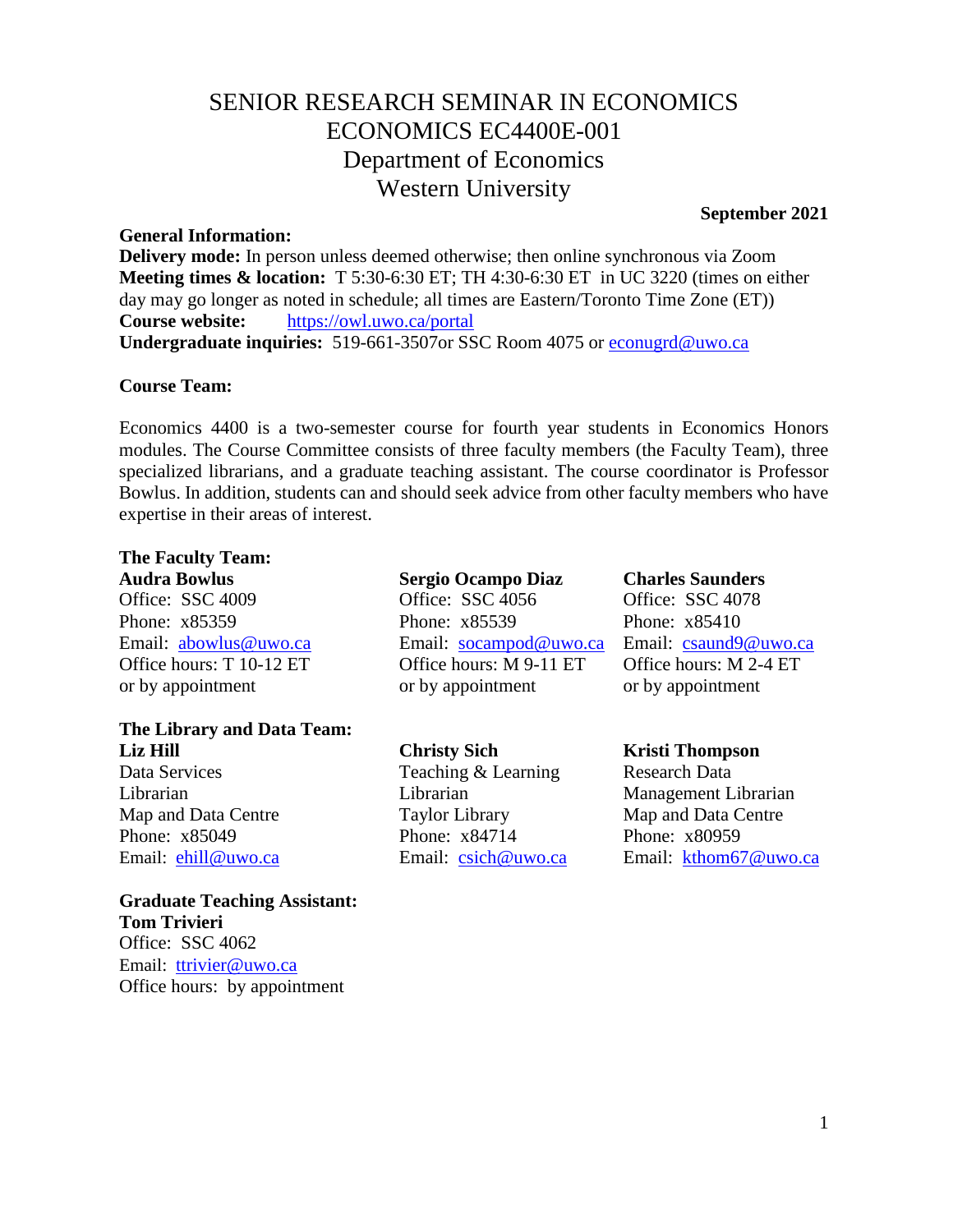#### **Registration:**

You are responsible for ensuring you are registered in the correct courses. If you are not registered in this course, the Department will not release any of your marks until your registration is corrected. You may check your timetable by using the Login on the Student Services website at [https://student.uwo.ca.](https://student.uwo.ca/) If you notice a problem, please contact your home Faculty Academic Counsellor immediately.

#### **Prerequisite Note:**

The prerequisite(s) for this course are **Economics 2223A/B, Economics 2261A/B, Economics 2221A/B.** In addition, **Economics 3388A/B** is a pre- or co-requisite.

Prerequisite(s) and antirequisites for your course can be found in the Western Calendar at: <http://westerncalendar.uwo.ca/Courses.cfm?Subject=ECONOMIC&SelectedCalendar=Live&ArchiveID>

You are responsible for ensuring that you have successfully completed all course prerequisites, and that you have not taken any anti-requisite courses. Lack of prerequisites may not be used as a basis for appeal. If you are found to be ineligible for a course, you may be removed from it at any time and you will receive no adjustment to your fees. This decision cannot be appealed.

If you find that you do not have the course prerequisites, it is in your best interest to drop the course well before the end of the add/drop period. Your prompt attention to this matter will help protect your academic record and will ensure that spaces become available for students who require the course in question for graduation.

#### **Course Objectives/Description:**

The aim of this course is to help you develop the skills and techniques needed to carry out an original research project through learning by doing. Subject to the approval of, and in consultation with, the Faculty Team, you will select a question on a topic you find interesting, choose your approach and methodology for answering that question, and conduct the research needed to answer it. You can do this alone or with a partner. Your work will culminate in a paper that reports on your research.

Over the year you will be required to submit 4 preliminary written reports, culminating in the final draft of your paper as the  $5<sup>th</sup>$  written submission. In addition, you will make 2 oral presentations to the entire class and provide comments on other students' work. This structure is designed to help you stay on track, but also to give you practice in explaining ideas clearly and concisely, which is a very useful skill.

The main form of communication will be the OWL website for the course. Here you will find the course schedule in the calendar including due dates and reminders. Useful and important information regarding assignments, how to write a paper, how to conduct research, how to analyze data, and how to reference sources is also available on the course OWL website. If needed, information will also be posted on the OWL site regarding the zoom codes needed to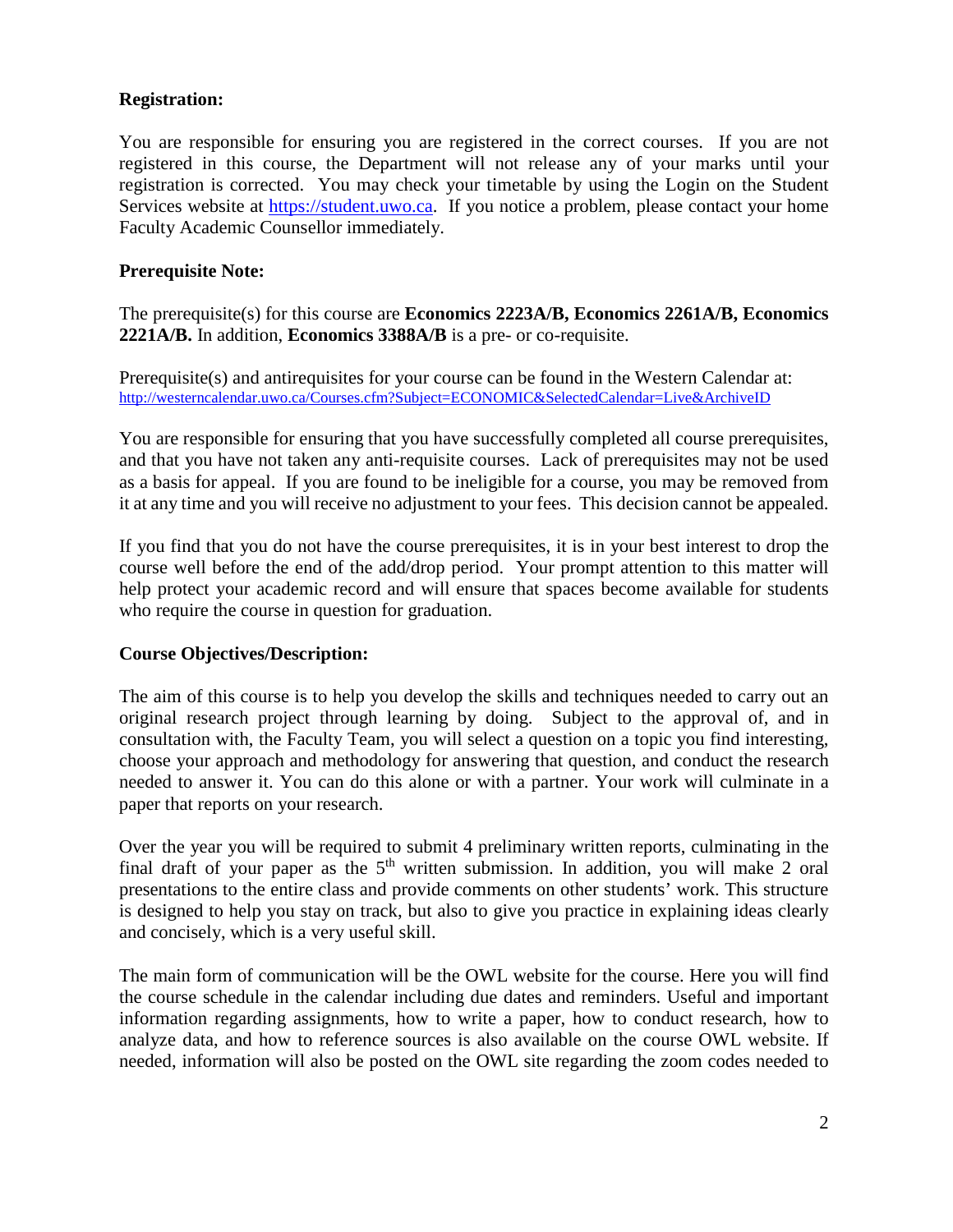participate in the class. At times the Faculty Team may also use your Western email. So be sure to check the OWL website and your Western email regularly.

The Course Committee will endeavour to help you with all aspects of the project. We will provide class presentations, hands-on demos, and informal consultation and feedback throughout the year. While we will provide support, this is your research project. It is up to you to take charge, set your direction, and carry the project through to completion. Your success will depend on the initiative, resourcefulness, effort and skill that you devote to your project.

Research is a collective endeavour. We strongly encourage you to interact with your classmates to generate positive externalities and form a community of scholars. We think this sort of interaction is sufficiently important that there is an award given for the student who contributes to it the most at the end of the year (see Student Choice Award below).

Research involves the following steps: (1) finding a topic, (2) reading the relevant literature, (3) developing a research strategy, (4) conducting the research by accessing and analyzing relevant data, running an experiment, developing a model and numerically solving and simulating it, or proving theorems, (5) writing a first draft, and (6) revising the draft based on feedback received to complete the final research paper. Young scholars benefit from systematically following these steps. We have structured the course and its assignments accordingly.

Students are required to submit all assignments and meet all deadlines, and to consult with and keep the Faculty Team informed of their research progress. To facilitate communication, each student (or partnership) will be assigned one member of the Faculty Team as a faculty advisor. You are expected to take the initiative to communicate with your advisor on a regular basis (we suggest at least every two weeks). Within these parameters, you have considerable flexibility to follow your interests and develop your own research project.

#### **Course Learning Outcomes:**

By the end of this course, students will be able to conduct independent, original economic research.

Specific learning outcomes include being able to:

- formulate a clear research question
- identify and synthesize literature relevant to a research question
- design and carry out a plan to investigate a research question
- apply economic concepts, models and methods to address a research question
- conduct research appropriate to the question which may include analyzing data using appropriate software and empirical methods, conducting an experiment, numerically solving and simulating a model, or proving theorems and propositions
- interpret research findings and draw appropriate conclusions
- present research in a professional manner, both orally and in writing
- evaluate critically the quality of one's own research as well as that of others
- give and receive critical feedback in a constructive, professional manner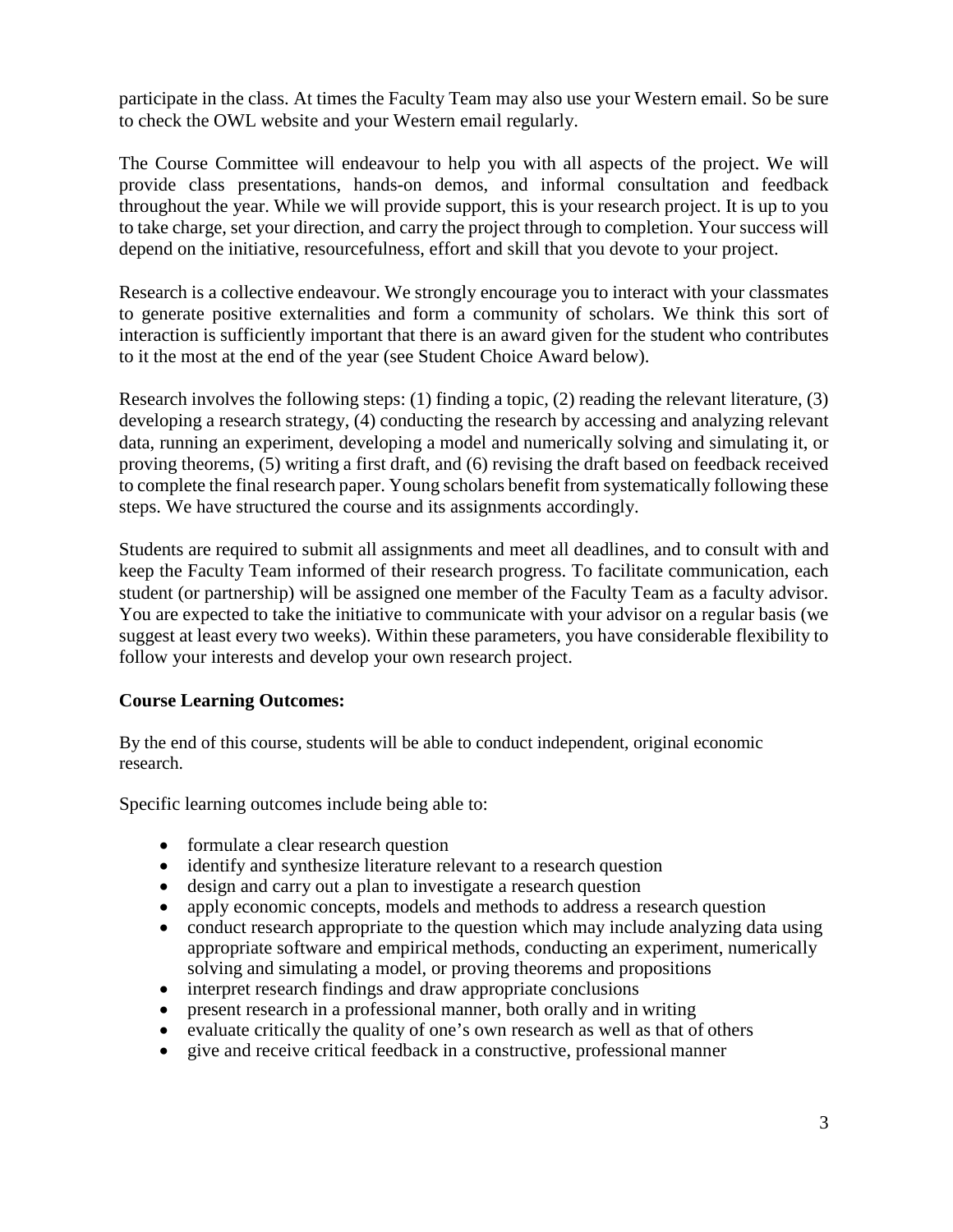### **Textbook(s):**

There is no required textbook for 4400.

#### **Attendance Requirements:**

Class attendance at all in person (or Zoom) class meeting times is strongly encouraged. Each session is designed to cover topics that will help students find a topic, research their ideas, and present their work in oral and written formats. No special provisions will be made for students who miss classes, except for those with officially approved accommodations. Students are warned that absences could adversely affect performance in this class, and, therefore, students who are unable to attend regularly do so at their own risk.

For security reasons, only participants using UWO credentials will be given access to the class via Zoom. The expectation during Zoom sessions is that students will have their cameras on during the class.

#### **Communication:**

All communication with students will be done through the OWL site or Western email. Students should check the course OWL site and their Western email every 24-48 hours. Students should communicate with individual course team members through the email addresses given above.

#### **Technical Requirements:**

- Laptop or computer
- Stable internet connection
- Microphone
- Webcam

For technical support, see the OWL Help page or contact Western Technology Services Helpdesk [\(https://wts.uwo.ca/about-wts/contact.html\)](https://wts.uwo.ca/about-wts/contact.html). Google Chrome or Mozilla Firefox are the preferred browsers for OWL; update your browser frequently.

#### **Grading:**

The formal requirements of EC 4400 are:

- To complete six written assignments on your research
	- Topic proposal
	- Research plan and literature survey
	- Progress report
	- Draft paper
	- Final paper
- To consult with and keep in touch with the Faculty Team and your faculty advisor
- To make two formal presentations of your work to the class; and to provide informal updates to the class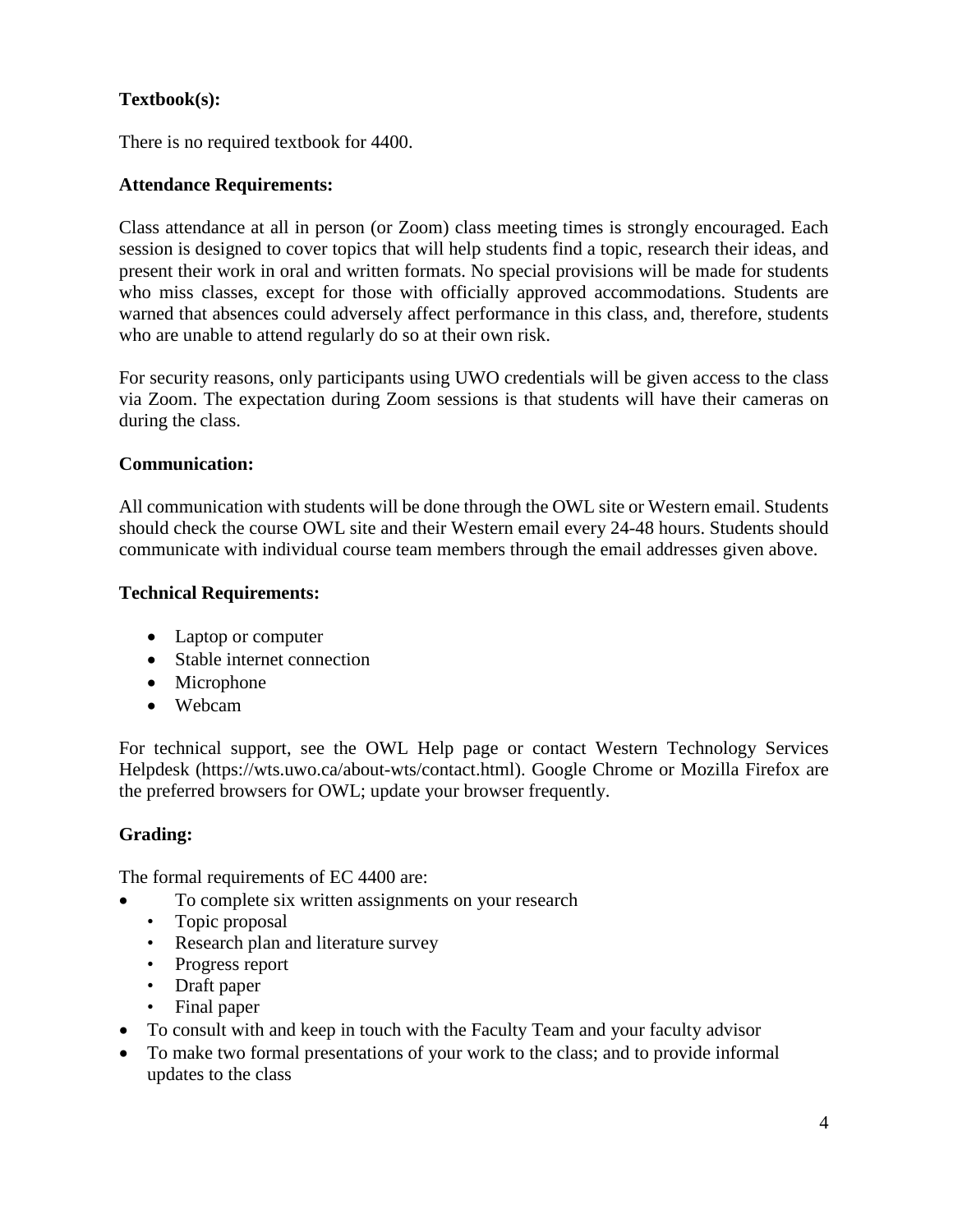• To provide feedback to fellow students on their presentations and papers in both verbal and written form.

The course mark will be calculated as follows:

|                                               | Percentage | Due Date      |
|-----------------------------------------------|------------|---------------|
| Topic proposal and presentation               | 15%        | Sept 25, 2020 |
| Research plan and literature survey           | 15%        | Nov 24, 2020  |
| Progress report                               | 5%         | Jan 22, 2021  |
| Draft paper and presentation                  | 20%        | Feb 25, 2021  |
| Written commentary on a student's draft paper | 10%        | Mar 9, 2021   |
| Final paper                                   | 35%        | April 1, 2021 |

Note: A mark on the final paper of at least 60 is required to receive a mark of 60 or higher in the course. If the final paper's mark is below 60, the course mark will be the course average (calculated as above) or 58, whichever is lower.

Partnerships: Working with a partner has many advantages, and we strongly encourage it. If you choose to work with a partner, you and your partner will receive the same marks on everything except the commentary on another draft paper, which must be done individually.

Late Penalties: Due dates for the assignments are shown on the OWL site in the calendar and in the schedule document. Grade penalties (out of 100) for late submissions are as follows:

| 1-24 hours late  | $-10$ points |
|------------------|--------------|
| 24-48 hours late | -30 points   |
| 48-72 hours late | -50 points   |
| >72 hours late   | no credit    |

Late penalties may be delayed or waived in cases where students have followed the required procedures to obtain an approved, documented, official accommodation. For self-reported absences, late penalties will begin 24 hours after the deadline for any assignment that falls within the self-reported absence period unless otherwise determined by the course coordinator in consultation with the student(s). Both students in a partnership must use a self-reported absence for the late penalties to be delayed.

#### **Professionalism, Privacy and Copyright:**

- Students are expected to follow the [Student Code of Conduct.](https://www.uwo.ca/univsec/pdf/board/code.pdf)
- All lectures and course materials, including slides, presentations, outlines, and similar materials, are protected by **copyright**. Students may take notes and make copies of course materials for their own educational purposes only.
- Students may not record lectures, reproduce (or allow others to reproduce), post or distribute lecture notes, assessments, or any other course materials publicly and/or for commercial purposes without written consent.
- Students are expected to follow online etiquette expectations provided on OWL.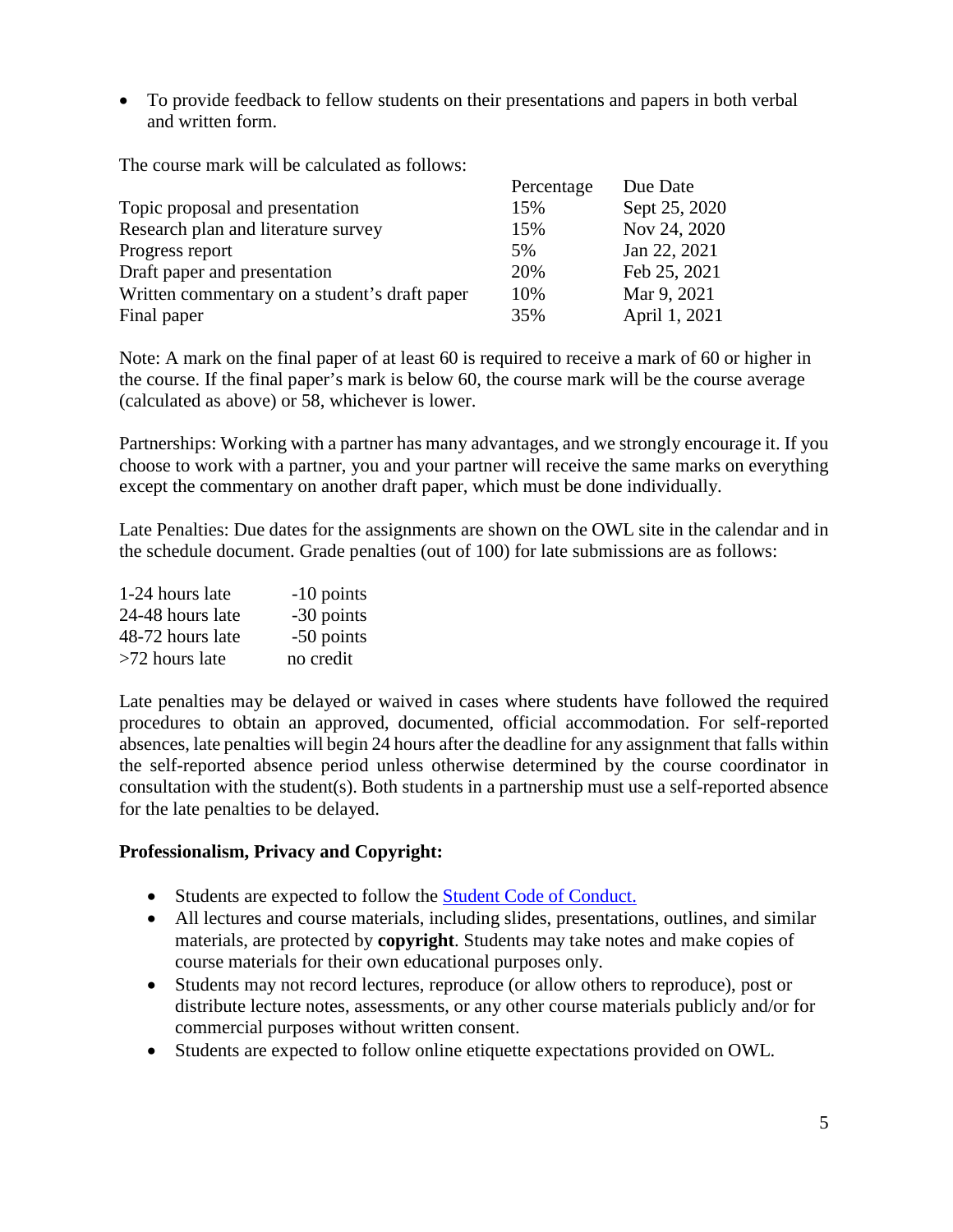#### **Notice of Recordings:**

Class sessions that are lecture-based and held on Zoom for this course will be recorded. Student presentations, discussion sessions, meetings and office hours will not be recorded. The data captured during these recordings may include your image, voice recordings, chat logs and personal identifiers (name displayed on the screen). The recordings will not be posted and will only be used for the course teams' reference and, with approval from the course coordinator, may be shared with members of the class for their individual use. In person sessions will not be recorded or available via live stream.

If you have concerns regarding your information on the recordings, please contact the course coordinator [\(abowlus@uwo.ca\)](mailto:abowlus@uwo.ca) using your UWO email. In the email, please state your name and an appropriate alias that you will be using (i.e. Purple007) during the learning session.

Participants in this course are not permitted to record the sessions, except where recording is an approved accommodation, or the participant has the prior written permission of the instructor.

#### **Additional Course Information:**

#### **Writing Dos and Don'ts**

The OWL website contains instructions and advice for all course assignments. In addition, you may consult the **Guidelines for Essay Courses** document posted on the OWL website, which contains links to writing resources and assistance, information on how to cite sources, and information on essay formats and styles.

#### **Plagiarism**

All your work for this course should reflect your own work and should properly cite and reference all sources. Any instances of plagiarism will be **severely** penalized. All written assignments will be submitted to Turnitin through the OWL website as a possible means of detecting cases of plagiarism. It is your responsibility to know what PLAGIARISM is and NOT do it! For more information on plagiarism, see the **Guidelines for Essay Courses**. If you are unsure about what constitutes plagiarism, please do not hesitate to ask the Course Team.

#### **Presentations—Audio Visuals**

Students should use slides for their presentations prepared with PowerPoint or some similar software program. Whatever software you use, make sure that the slides share on screen appropriately in the classroom or on Zoom. Information on how to create and share materials for Zoom is given on the OWL site.

#### **Statistical Software**

Students who undertake projects involving empirical work are free to use whatever statistical software they prefer. **Stata and R** are the **recommended software packages.** The Course Team is familiar with both Stata and R and the Graduate TA will run sessions on using Stata and R in 4400. Those choosing any other software package than R or Stata will need to seek help from other faculty members familiar with the package.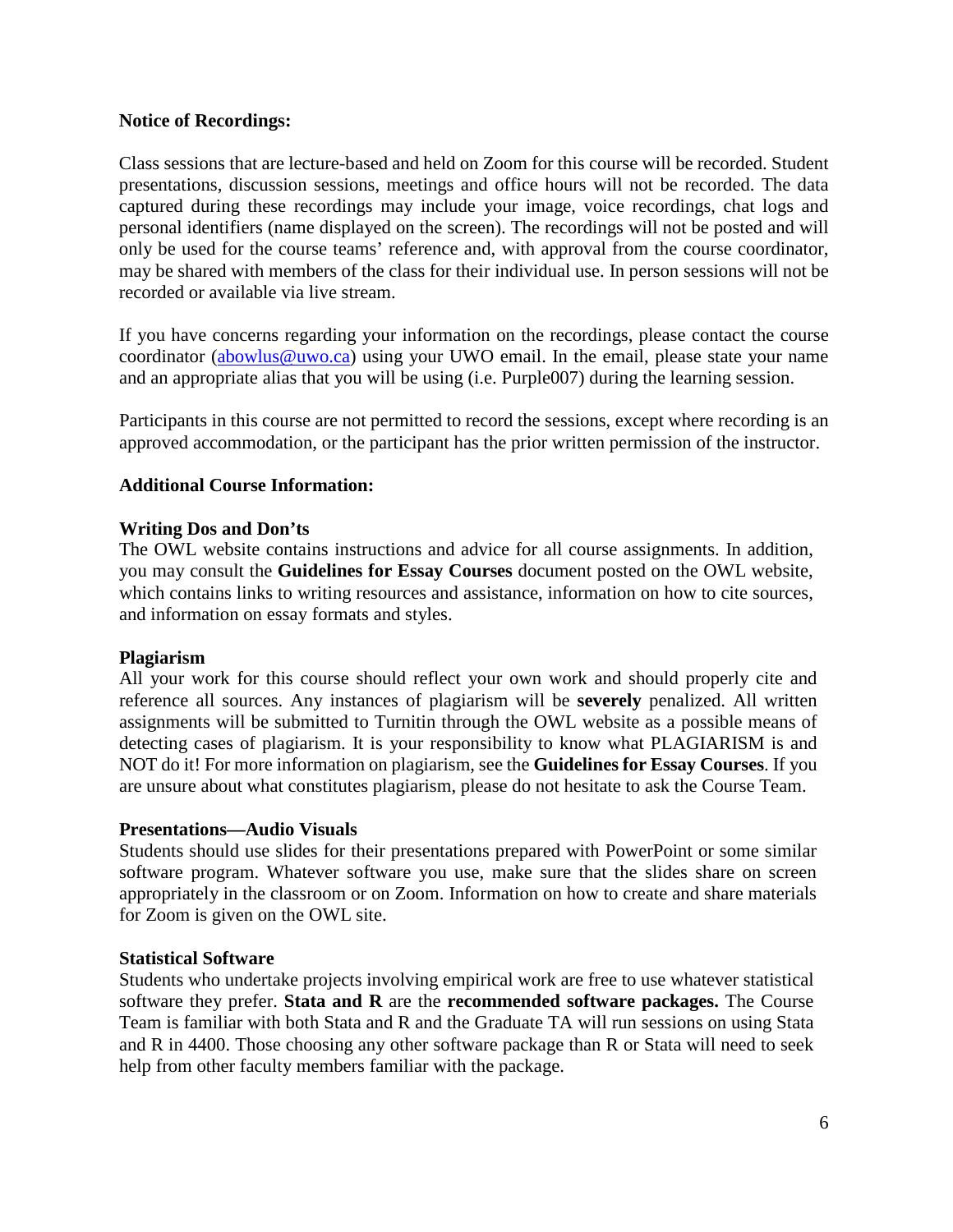An introduction to using Stata on the SSC network is available at

[http://ssts.uwo.ca/support/helpdocuments/statistics/index.html.](http://ssts.uwo.ca/support/helpdocuments/statistics/index.html) Stata licenses for students can also be purchased at a reduced price here

[https://www.stata.com/order/new/edu/gradplans/student-pricing/.](https://www.stata.com/order/new/edu/gradplans/student-pricing/) Students interested in purchasing a Stata license should wait until they know the data set they will be using and can determine the appropriate version, and until the 6 month window covers the final paper deadline.

Print copies of the full set of Stata manuals are on reserve at Weldon Library. The Map and Data Centre at Weldon has copies of Stata manuals and publications that are available for use within the Centre. A lot of Stata documentation is available online through its HELP command.

R can be downloaded for free at [https://www.r-project.org/.](https://www.r-project.org/) You can join the "R for Economics" on OWL:



This is a self-study course that has videos lessons including: installation of R on your computer, command basics, data manipulation, simple programming, plotting and graphs, regressions, advanced estimation, and machine learning. Sample code for many of the estimation methods are provided with the videos.

#### **Forums**

A forum has been set up on the OWL site for students to communicate with each other. In the past, students have found that communicating and helping each other has made the course more enjoyable and easier to navigate. The Course TA will set up topics, monitor the forum and provide comments.

#### **Material from Previous Years**

Selected submissions from previous years are available on the OWL site. These can give you an idea of the standards expected and of the variety of approaches used in recent years. These materials are for you to use for purposes related to 4400. They should NOT be shared or circulated to anyone else.

#### **Helpful Materials from Weldon**

Weldon Library maintains a web page for students in Economics. It is full of *extremely* useful information and links. Check it out at [http://guides.lib.uwo.ca/economics.](http://guides.lib.uwo.ca/economics) This information is also available on the OWL site.

#### **Awards & Prizes for EC 4400 Students**

Two awards are given each year to students in Ec4400E. In addition, the Ec4400E best paper is eligible for a third award. The award winners receive a certificate, cash, and book prize, not to mention *eternal glory*!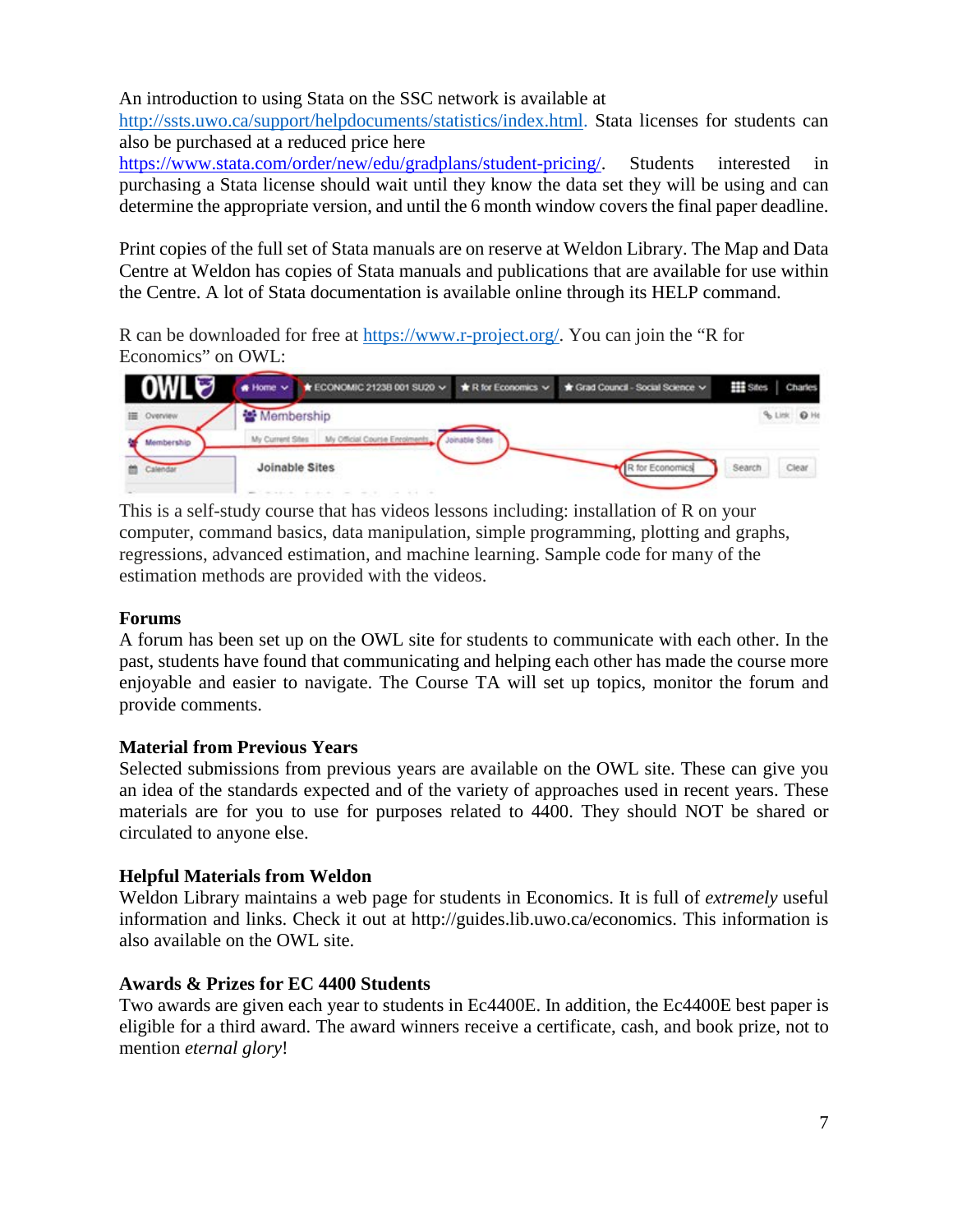#### **Mark K. Inman Senior Essay Prize**

Book prize awarded to the author(s) of the final paper that is judged to be the best in Economics 4400E. It is given in memory of Dr. Mark K. Inman, one of the founding members of the Department of Economics and Chair of the Department from 1939-62. With the author's or authors' consent, the winner of the Mark K. Inman Senior Essay Prize is automatically included in the *Western Undergraduate Economic Review*.

#### **Ronald J. Wonnacott Economics Prize**

Cash prize awarded annually for the best paper by an undergraduate student completing fourth year in an Honors Program in Economics. The Chair of the Department of Economics (or designate) will select the winner. The best Economics 4400E paper will automatically be considered for the Wonnacott Economics Prize. This award was established with a generous gift from the Estate of Dr. Ronald J. Wonnacott (BA '55) and members of his family. Dr. Ronald Wonnacott was a member of the Western Economics Department from 1958 until his retirement in 1996.

#### **Student Choice Award**

Awarded to a full-time student enrolled in Economics 4400E who has made the greatest contribution to the class and is most helpful to other students in the course. Students enrolled in Economics 4400E will nominate candidates and select the winner by secret ballot. In the event of a tie, the Faculty Team will decide the winner.

#### **Other Awards**

Students who do well on the Economics 4400E paper are encouraged to submit their papers to other award competitions such as the Undergraduate Awards (sole authored papers only) and the Bank of Canada's poster competition at the Canadian Economics Association's annual meetings. Watch for announcements regarding these competitions toward the end of the winter term.

#### **Copyright**

Lectures and course materials, including power point presentations, outlines, and similar materials, are protected by copyright. Students may take notes and make copies of course materials for their own educational purposes. Students may not record lectures, reproduce (or allow others to reproduce), post or distribute lecture notes, wiki material, and other course materials publicly and/or for commercial purposes without written consent.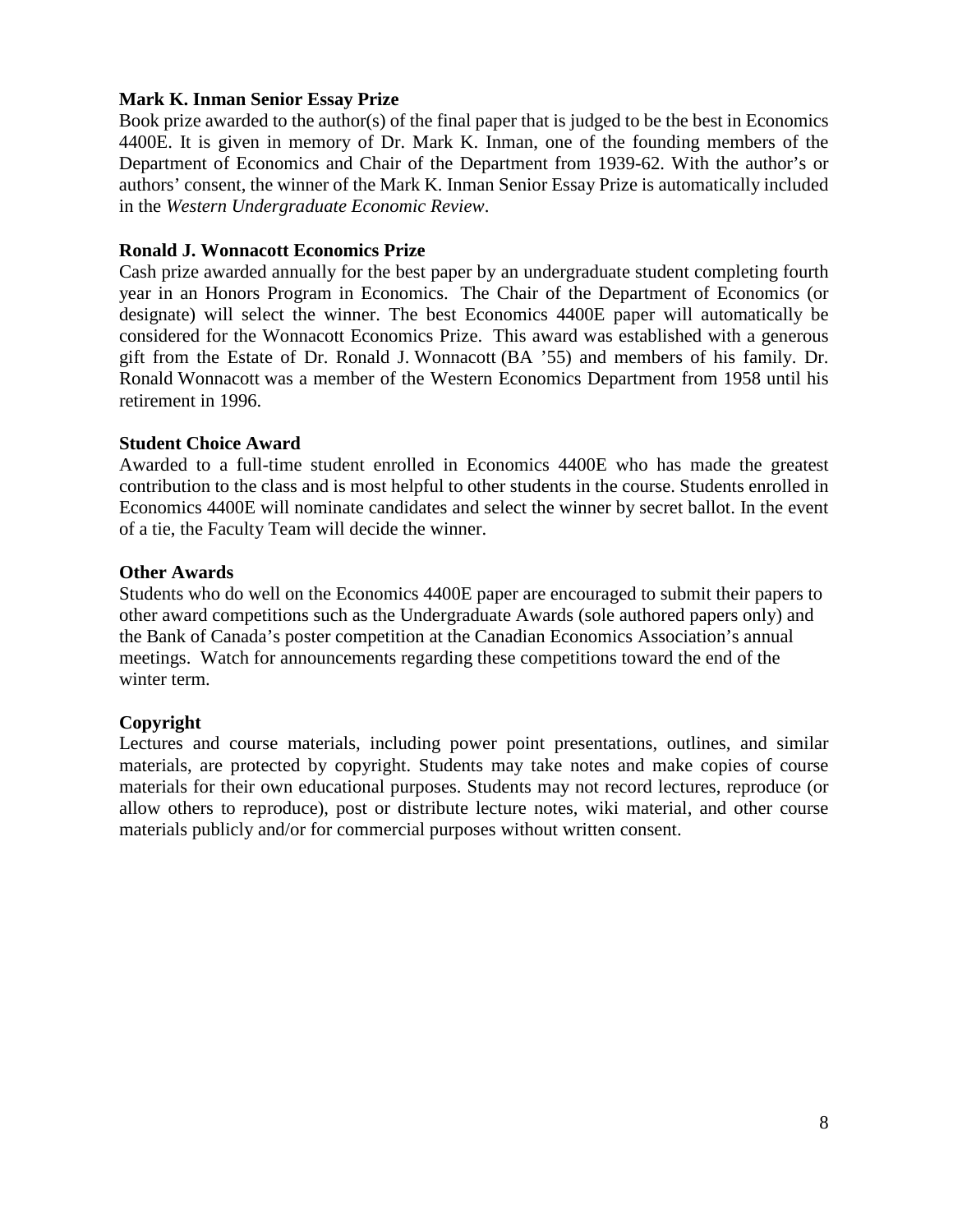### **Please Note Department & University Policies for Fall 2021**

The University expects all students to take responsibility for their own Academic Programs. Students should also check their registration to ensure they are enrolled in the correct courses.

- 1. **Guidelines, policies, and your academic rights and responsibilities** are posted online in the current Western Academic Calendar at: [http://westerncalendar.uwo.ca.](http://westerncalendar.uwo.ca/) Claiming that "you didn't know what to do" is not an acceptable excuse for not following the stated policies and procedures.
- 2. Students must familiarize themselves with the **"Rules of Conduct for Examinations"** [http://www.uwo.ca/univsec/pdf/academic\\_policies/exam/administration.pdf.](http://www.uwo.ca/univsec/pdf/academic_policies/exam/administration.pdf)
- 3. **Cheating as an academic offence:** Students are responsible for understanding what it means to "cheat." The Department of Economics treats cheating incidents very seriously and will investigate any suspect behavior. Students found guilty will incur penalties that could include a failing grade or being barred from future registration in other Economics courses or programs. The University may impose further penalties such as suspension or expulsion.
- 4. **Plagiarism:** Students must write their essays and assignments in their own words. When taking an idea/passage from another author, it must be acknowledged with quotation marks where appropriate and referenced with footnotes or citations. Plagiarism is an academic offence (see Scholastic Discipline for Undergraduate Students in the Western Calendar at [http://westerncalendar.uwo.ca/PolicyPages.cfm?Command=showCategory&PolicyCategor](http://westerncalendar.uwo.ca/PolicyPages.cfm?Command=showCategory&PolicyCategoryID=1&SelectedCalendar=Live&ArchiveID=#Page_20) [yID=1&SelectedCalendar=Live&ArchiveID=#Page\\_20\)](http://westerncalendar.uwo.ca/PolicyPages.cfm?Command=showCategory&PolicyCategoryID=1&SelectedCalendar=Live&ArchiveID=#Page_20).

Western University uses software to check for plagiarism and students may be required to electronically submit their work. Those found guilty will be penalized as noted in point 3.

- 5. It is a Department of Economics policy that **NO** assignments be dated, stamped or accepted by staff. Students must submit assignments to the instructor.
- 6. **Appeals**: University policies and procedures for appealing a mark can be found in the Student Academic Appeals section in the current Western Academic Calendar at: [http://westerncalendar.uwo.ca/PolicyPages.cfm?Command=showCategory&PolicyCategor](http://westerncalendar.uwo.ca/PolicyPages.cfm?Command=showCategory&PolicyCategoryID=1&SelectedCalendar=Live&ArchiveID=#Page_14) [yID=1&SelectedCalendar=Live&ArchiveID=#Page\\_14.](http://westerncalendar.uwo.ca/PolicyPages.cfm?Command=showCategory&PolicyCategoryID=1&SelectedCalendar=Live&ArchiveID=#Page_14) **Please note the relevant deadlines.**

Department of Economics procedures for appealing a mark can be found here: [https://economics.uwo.ca/undergraduate/program\\_counselling/responsibilities\\_policies.ht](https://economics.uwo.ca/undergraduate/program_counselling/responsibilities_policies.html#appeals) [ml#appeals.](https://economics.uwo.ca/undergraduate/program_counselling/responsibilities_policies.html#appeals) The Department will not consider an appeal unless an attempt has been made to settle the matter with the instructor first. Students who remain dissatisfied with the outcome may proceed to submit an appeal to [econugrd@uwo.ca.](mailto:econugrd@uwo.ca) Please follow the instructions and use the appeal form shown in the above link.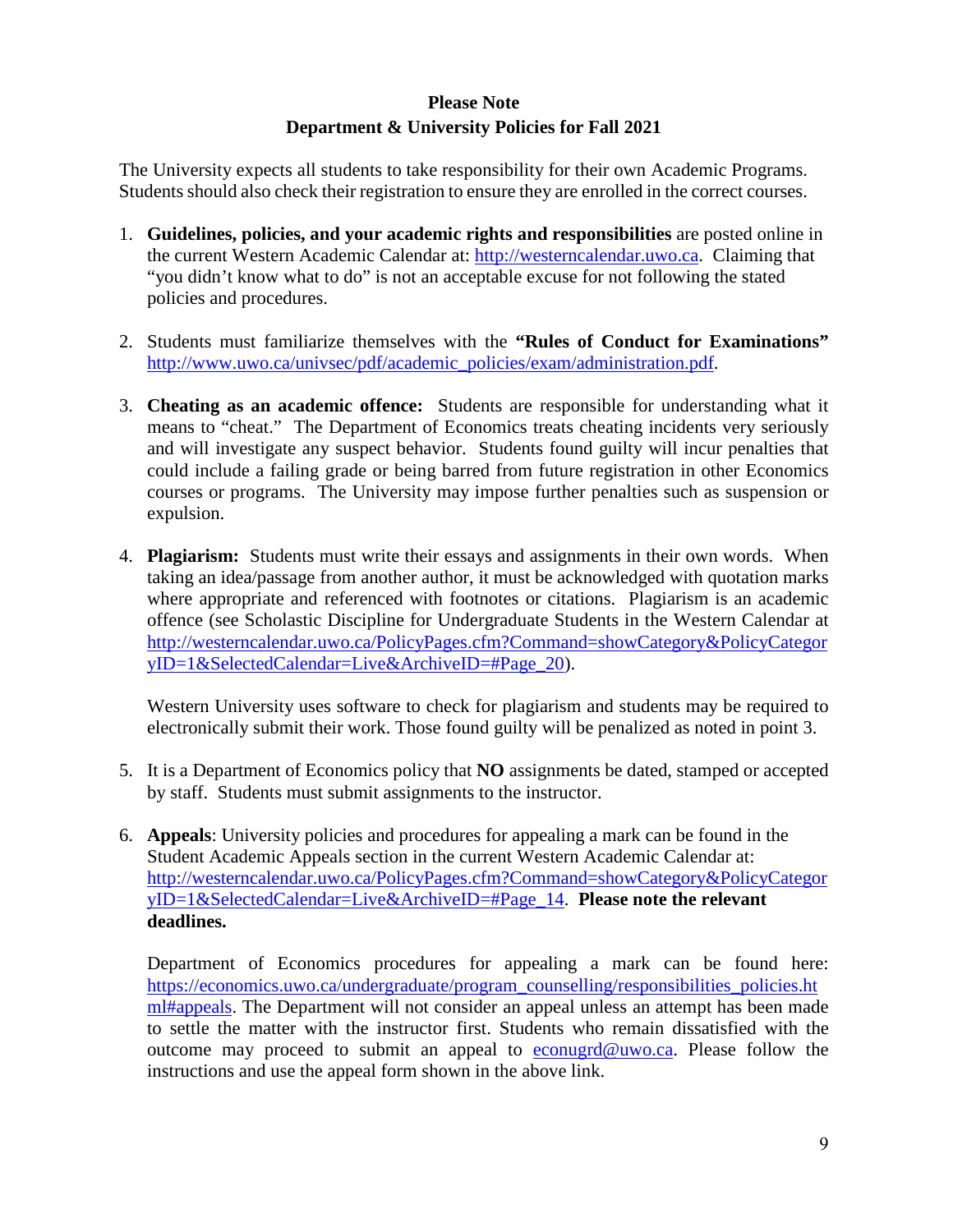- 7. **Systematic adjustments of a class grade distribution** (either up or down) can occur in Economics courses. The fact that grades have been adjusted is **not** grounds for an appeal.
- 8. Note the following **add and drop deadlines**:

Deadline to add a first term half course: **Thursday September 16, 2021**  Deadline to drop a first term half course: **Friday November 12, 2021** 

#### **Policy Regarding Makeup Tests and Final Examinations**

Faculty of Social Science policy states that oversleeping or misreading an exam schedule is NOT grounds for a makeup. This rule applies to midterm and final exams in the Department of Economics.

#### **Policies Regarding Academic Accommodation**

- The Faculty of Social Science's policies on academic accommodation are found at [http://counselling.ssc.uwo.ca/procedures/having\\_problems/index.html.](http://counselling.ssc.uwo.ca/procedures/having_problems/index.html)
- **Accommodation for Students with Disabilities:** Students with disabilities or accessibility challenges should work with Accessible Education (formerly SSD, see [http://academicsupport.uwo.ca/accessible\\_education/index.html\)](http://academicsupport.uwo.ca/accessible_education/index.html), which provides recommendations for accommodation based on medical documentation or psychological and cognitive testing. The accommodation policy can be found here: [Academic Accommodation for Students with Disabilities.](https://www.uwo.ca/univsec/pdf/academic_policies/appeals/Academic%20Accommodation_disabilities.pdf)
- **Rewriting Exams and Retroactive Reweighting are NOT Permitted:** Students who proceed to write a test or examination must be prepared to accept the mark. Rewriting tests or examinations, or retroactive reweighting of marks, is **not** permitted. Self-Reported Absences cannot be used once a student has proceeded to start to write a test or exam.
- **Self-Reported Absences:** Students will have two opportunities during the fall and winter terms to receive academic consideration if they self-report a missed assessment using the online self-reported absence portal, provided the following conditions are met: the assessment is missed due to an absence of no more than 48 hours in duration, and the assessment for which consideration is being sought is worth 30% or less of the student's final grade. Students are expected to contact their instructors within 24 hours of the end of the period of the self-reported absence, unless noted otherwise on the syllabus. Students are not able to use the self-reporting option in the following circumstances:
	- for exams scheduled by the Office of the Registrar (e.g., final exams)
	- absence of a duration greater than 48 hours
	- assessments worth more than 30% of the student's final grade
	- if the student has opened or started the test or exam
	- if a student has already used the self-reporting portal twice during the fall/winter terms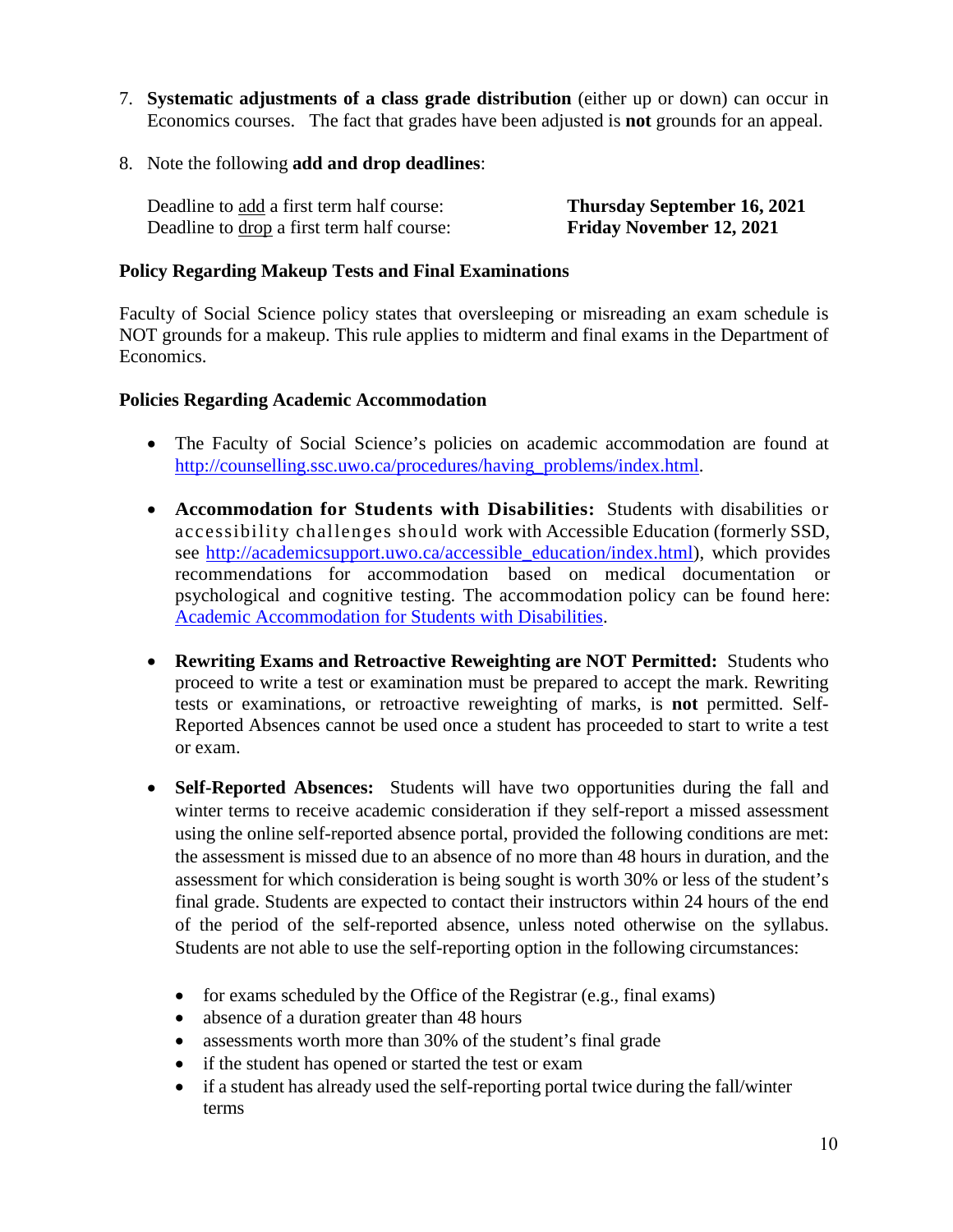If the conditions for a Self-Reported Absence are *not* met, students will need to provide a Student Medical Certificate (SMC) if the absence is medical or provide appropriate documentation if there are compassionate grounds for the absence in question. Students are encouraged to contact their Faculty academic counselling office for more information about the relevant documentation. It is strongly recommended that students notify the instructor as soon as possible, ideally before the assessment, when they become aware of an absence. University policy is that students must communicate with their instructors no later than 24 hours after the end of the period covered by the SMC or immediately upon their return from their documented absence. Failure to follow University policy and procedures may result in denial of academic accommodation and a grade of zero.

- **Documentation for Accommodation:** Individual instructors are not permitted to receive documentation directly from a student, whether in support of an application for consideration on medical grounds or for other reasons. **All required documentation for absences that are not covered by the Self-Reported Absence Policy must be submitted to the Academic Counselling office of a student's Home Faculty.**
- **Western University policy on Consideration for Student Absence** is available here: [Policy on Academic Consideration for Student Absences - Undergraduate Students in](https://www.uwo.ca/univsec/pdf/academic_policies/appeals/Academic_Consideration_for_absences.pdf) [First Entry Programs.](https://www.uwo.ca/univsec/pdf/academic_policies/appeals/Academic_Consideration_for_absences.pdf)
- **Student Medical Certificate (SMC):** This form is available here: [http://www.uwo.ca/univsec/pdf/academic\\_policies/appeals/medicalform.pdf.](http://www.uwo.ca/univsec/pdf/academic_policies/appeals/medicalform.pdf)
- **Religious Accommodation:** Students should consult the University's list of recognized religious holidays and should give reasonable notice in writing, prior to the holiday, to the Instructor and an Academic Counsellor if their course requirements will be affected by a religious observance. Additional information is given in the [Western](https://multiculturalcalendar.com/ecal/index.php?s=c-univwo) [Multicultural Calendar.](https://multiculturalcalendar.com/ecal/index.php?s=c-univwo)

**Policy Regarding Class Attendance and Engagement:** If the instructor deems a student's attendance or engagement in the class to be unsatisfactory, that student may be prohibited from writing the final examination. Examples of unsatisfactory class engagement include frequent absences from an in-person or synchronous online class, lack of assignment submissions, and inadequate use of online course materials. Instructors who intend to make use of this policy will notify the student in advance.

**Statement on Mental Health and Support Services:** Students under emotional/mental distress should visit [http://uwo.ca/health/mental\\_wellbeing/](http://uwo.ca/health/mental_wellbeing/) for more information and a complete list of resources on how to obtain help.

**Statement on Remote Proctoring:** While Western intends to hold most classes, mid-terms and finals in-person, the London-Middlesex Health unity may require western to teach in a remote format. If this occurs, all assessments will be done remotely and may involve the use of remote proctoring software (i.e., Proctorio, ProctorTrack). Instructors will provide information on the details should the need arise.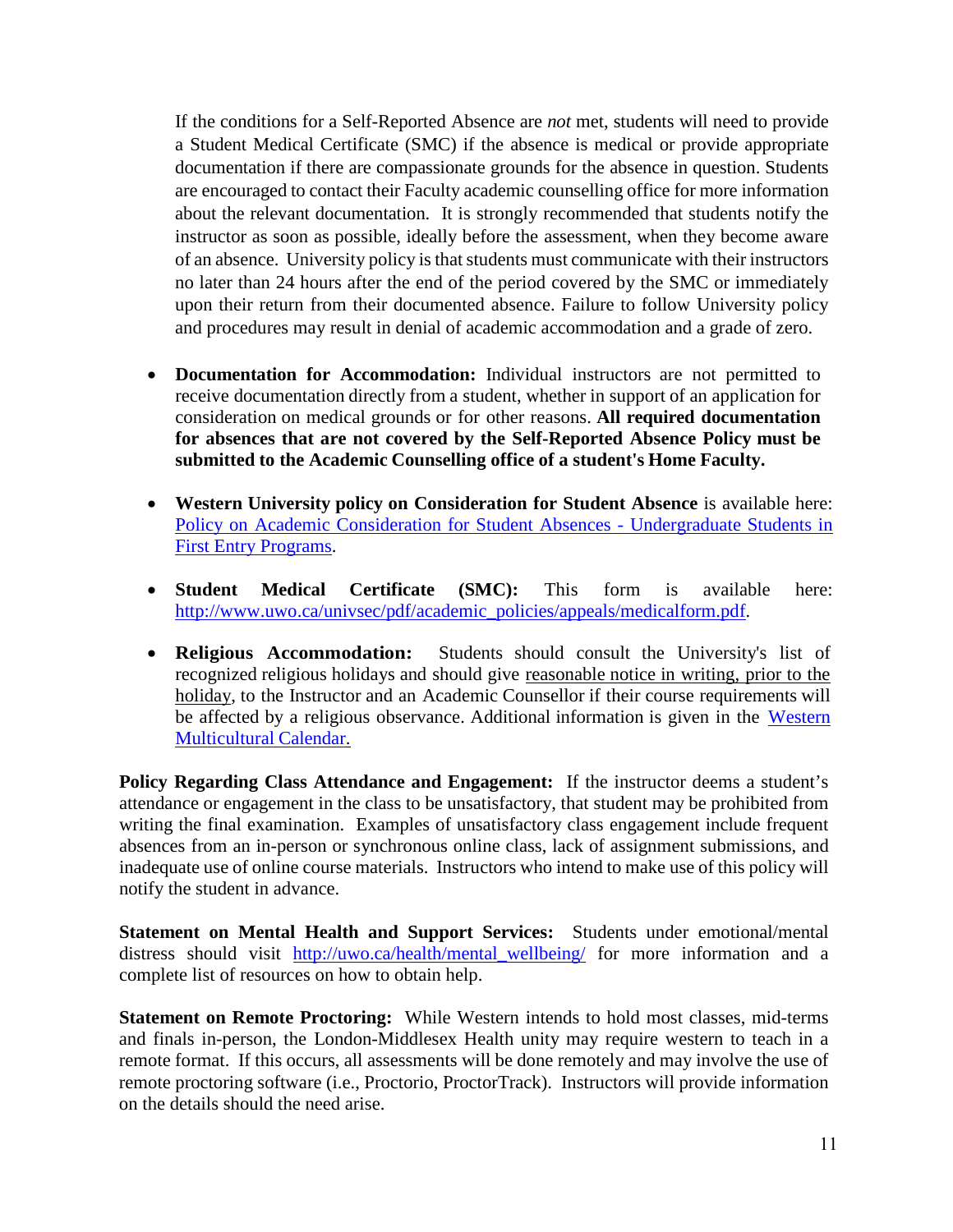### **Guidelines for Essay Courses**

#### **Essay Courses**[1](#page-11-0)

An essay course is a course in which the cumulative amount of written work, excluding written work in examinations, is at least 2,500 words (for a half course).

To pass an essay course, students must exhibit a minimal level of competence in essay writing in addition to comprehension of the course content.

### **English Language Proficiency for Assignment of Grades**[2](#page-11-1)

Written work that demonstrates a lack of English proficiency will be failed or, at the discretion of the instructor, returned to the student for revision to an acceptable level.

To foster competence in the English language, *all instructors will take English proficiency into account when marking.* This policy applies to all courses, not only essay courses.

#### **Recycling of Assignments**

Students are prohibited from handing in the same paper for two different courses. Doing so is considered a scholastic offence and will be subjected to academic penalties.

#### **Plagiarism**

Plagiarism is defined as "the act or an instance of copying or stealing another's words or ideas and attributing them as one's own."[3](#page-11-2)

Plagiarism applies to ALL assignments including essays, reports, diagrams, statistical tables, and computer projects. Examples of plagiarism include:<sup>[4](#page-11-3)</sup>

- Submitting someone else's work as your own
- Buying a paper from a mill, website or other source and submitting it as your own
- Copying sentences, phrases, paragraphs, or ideas from someone else's work, published or unpublished, without citing them
- Replacing selected words from a passage from someone else's work and using it as your own without citing them
- Copying multimedia (graphics, audio, video, internet streams), computer programs, music compositions, graphs, or charts from someone else's work without citing them
- Piecing together phrases and ideas from a variety of sources without citing them
- Building on someone else's ideas or phrases without citing them

Plagiarism is a serious scholastic offence. Possible consequences of plagiarism include a mark of 0% on the assignment, a mark of 0% for the course, and expulsion from the university.

<sup>1</sup> From the UWO Academic Handbook. See

<span id="page-11-1"></span><span id="page-11-0"></span>[http://www.uwo.ca/univsec/pdf/academic\\_policies/registration\\_progression\\_grad/coursenumbering.pdf](http://www.uwo.ca/univsec/pdf/academic_policies/registration_progression_grad/coursenumbering.pdf) <sup>2</sup> From the UWO Academic Handbook. See [http://www.uwo.ca/univsec/pdf/academic\\_policies/exam/english.pdf](http://www.uwo.ca/univsec/pdf/academic_policies/exam/english.pdf)

<sup>3</sup> Excerpted from HC Black, *Black's Law Dictionary*, West Publishing Co., 1999, 7th ed., p. 1170.

<span id="page-11-3"></span><span id="page-11-2"></span><sup>&</sup>lt;sup>4</sup> Adapted from the San José State University Plagiarism Tutorial<https://libguides.sjsu.edu/plagiarism>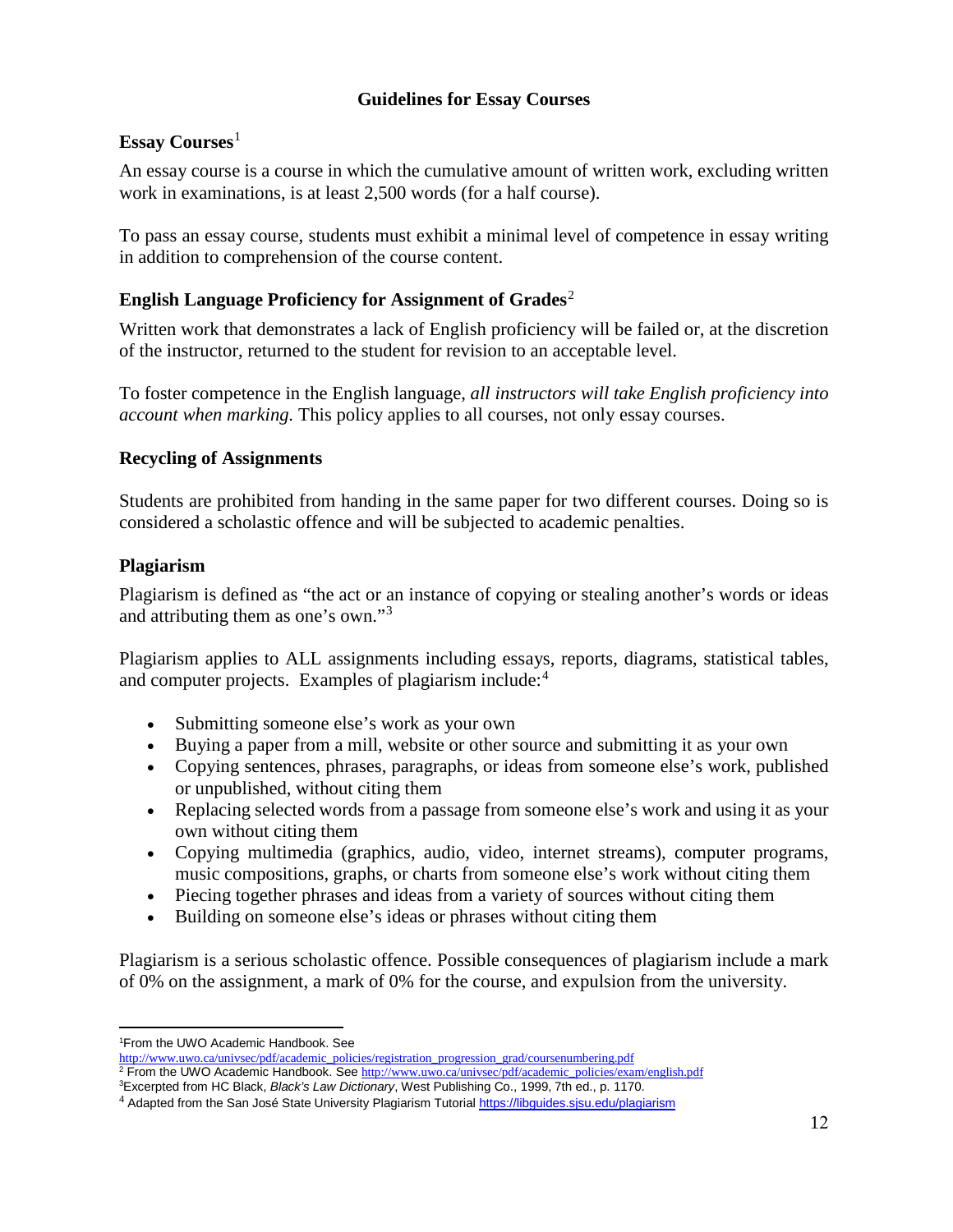Instructors may require students to submit written work electronically to [http://www.turnitin.com.](http://www.turnitin.com/) This is a service that assists instructors in detecting plagiarism.

Students seeking further guidance on avoiding plagiarism should consult their instructor. *Claiming ignorance is not an acceptable excuse.*

The key to avoiding plagiarism is to correctly cite reference sources.

#### **Referencing and Citation Guidelines**

The Economics Department has adopted the citation guidelines used in *The Chicago Manual of Style*, 16<sup>th</sup> edition. Chicago: University of Chicago Press, 2010. You can find an online version on the Western Libraries website. Go to<https://www.lib.uwo.ca/essayhelp/index.html> and click on 'style guides'. For off-campus access, use the *OffCampus Access* sign-in on the Library's homepage.

Economics papers often use the in-text **author-date** style of citations and references. Details and examples of this style are shown in chapter 15 of the *Chicago Manual of Style Online.* See also the handy "Chicago-Style Citation Quick Guide" under Tools on the homepage.

In the body of an essay, in-text citations list the last names of the authors of the piece that are referenced, the year of publication, and, where relevant, page numbers. In-text citations refer the reader to a complete list of bibliographic references at the end of the essay. Papers that cite multiple works by the same author(s) with the same publication year should add a lower case letter after the date in both the in-text citation and References (e.g., 1993a and 1993b). In doing so, the in-text citation points the reader to the relevant work.

Examples of in-text citations:

Diamond (1981, 1982) and Mortensen (1982a, 1982b) find these externalities can cause an inefficient level of search activity…

The "new view of unemployment" which emerged during the 1970s emphasized the importance of turnover in the labour force and the brief duration of many employments spells (Hall 1970, 1972; Perry 1972; Marston 1976).

The primary objectives of the LMAS are "1. To provide measures of the dynamic…the Labour Force Survey" (Statistics Canada 1990, 5).

The list of references at the end of the essay should be titled References or Works Cited. It should provide complete bibliographic information about each source cited. In addition, students should also provide adequate referencing of any data sources. This can be done in a data appendix following the text of the paper and before the References.

Examples of the format and content of references can be found here: [https://www.lib.uwo.ca/files/styleguides/ChicagoStyleAuthorDate.pdf.](https://www.lib.uwo.ca/files/styleguides/ChicagoStyleAuthorDate.pdf)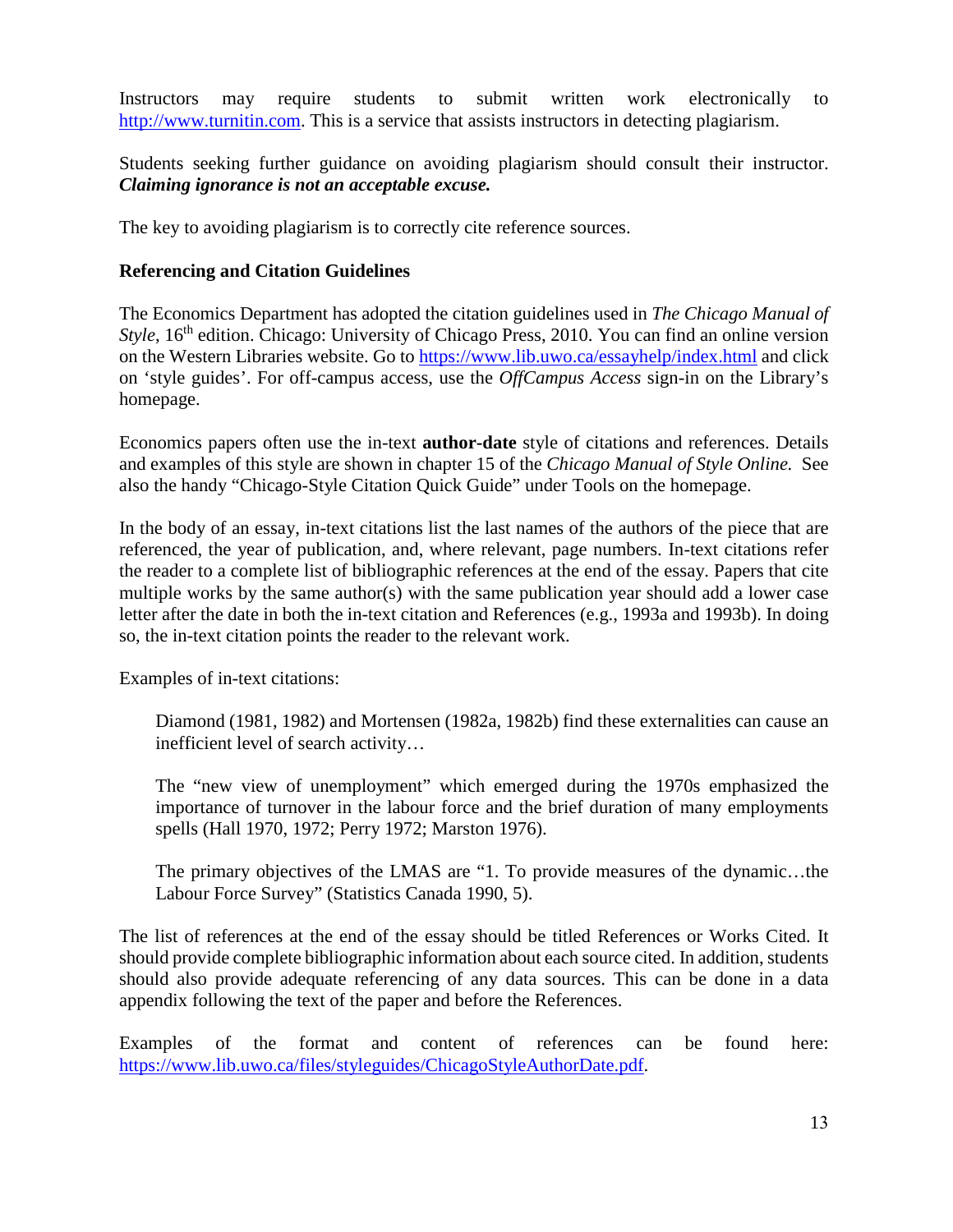#### **Writing an Economics Essay: Starting Points**

To start a written assignment, review your professor's instructions. Read published work written by economists, which will give you examples of the structure and content of economics writing. Examples are readings in the course outline, journals, working papers, etc.

Two helpful sources that give information about how to write for economics are:

McCloskey, Dierdre N. 2000. *Economical Writing, 2nd edition*. Prospect Heights, Illinois: Waveland Press.

Greenlaw, Steven A. 2006. *Doing Economics: A Guide to Understanding and Doing Economic Research*. New York: Houghton Mifflin Co.

#### **Writing an Economics Essay: Resources**

The **Resources Link** on Western University's Department of Economics website [\(http://economics.uwo.ca/resources/index.html\)](http://economics.uwo.ca/resources/index.html) provides a link to a list of sources for published and unpublished economic papers, articles, books, theses, government publications, data, etc. Western Libraries has a very useful economics resource page [https://guides.lib.uwo.ca/economics.](https://guides.lib.uwo.ca/economics)

**DB Weldon Library** has a collection of bibliographies, indexes, handbooks, and periodicals in economics. Library holdings, the online library catalogue, and other resources are available electronically from the Western Libraries Homepage [http://www.lib.uwo.ca/.](http://www.lib.uwo.ca/) These can be accessed off-campus with the OffCampus Proxy Server on the Library main page.

Students are encouraged to take a library orientation tour to learn about where sources of information are located both physically and online. Consult library staff for questions

*The New Palgrave Dictionary of Economics* is the most comprehensive dictionary of economics in existence today. It is available online through the library catalogue, or in print in the Weldon's Reference section (call # HB 61.N49 2008 v. 1-8).

*EconLit* (*Economic Literature*) is an electronic bibliography of literature from 1969 to the present. It covers journals, collected articles, books, book reviews, dissertations, and working papers. It also provides citations, selected abstracts, and links to Western's full-text resources. Students can also print records by downloading marked records to a text file, sending marked records by email, or exporting them to a citation manager such as *Zotaro*. For a list of citation software, see [https://www.lib.uwo.ca/essayhelp/citationmanagementsoftware.html.](https://www.lib.uwo.ca/essayhelp/citationmanagementsoftware.html)

*CANSIM* **(Canadian Socio-economic Information Management System)** is Statistics Canada's database of time series data covering a variety of economic aspects of Canadian society. Access the database by a Title Search on the Western Library's Catalogue, or from the Library's list of Databases under "Research Tools" on the Library's homepage.